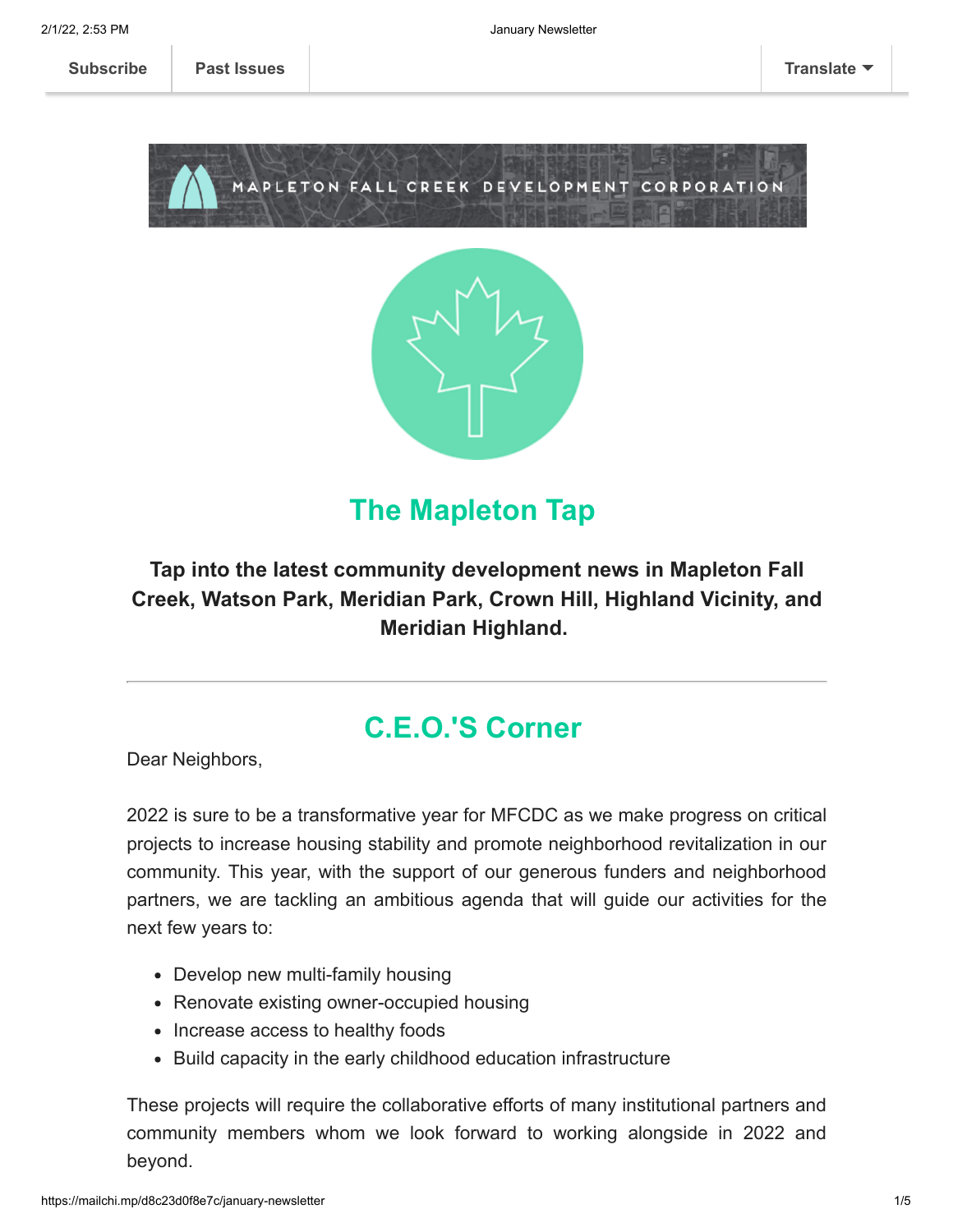### **Owner-Occupied Repair Program**



MFCDC is accepting applications for its Owner-Occupied Repair (OOR) Program. The OOR Program provides assistance to eligible homeowners to help finance deferred maintenance repairs that, if left unattended, would create an issue with the integrity of the home or become a detriment to the resident's quality of life. Homeowners must be income-qualifying and have the property covered by homeowner's insurance, among other requirements.

If you, or someone you know, is interested in applying to the program, please contact Allegra Maldonado, Grant & Program Coordinator, at allegra@mfcdc.org or 317-973-4090.

### **Individual Development Account Program**



MFCDC is accepting applications for its Individual Development Account (IDA) Program. An IDA is an asset building tool designed to enable low-income individuals to save for homeownership, secondary education or training, small business ownership, and other major asset purchases. Participants in the program are eligible to receive state match funds, financial education, and one-on-one counseling.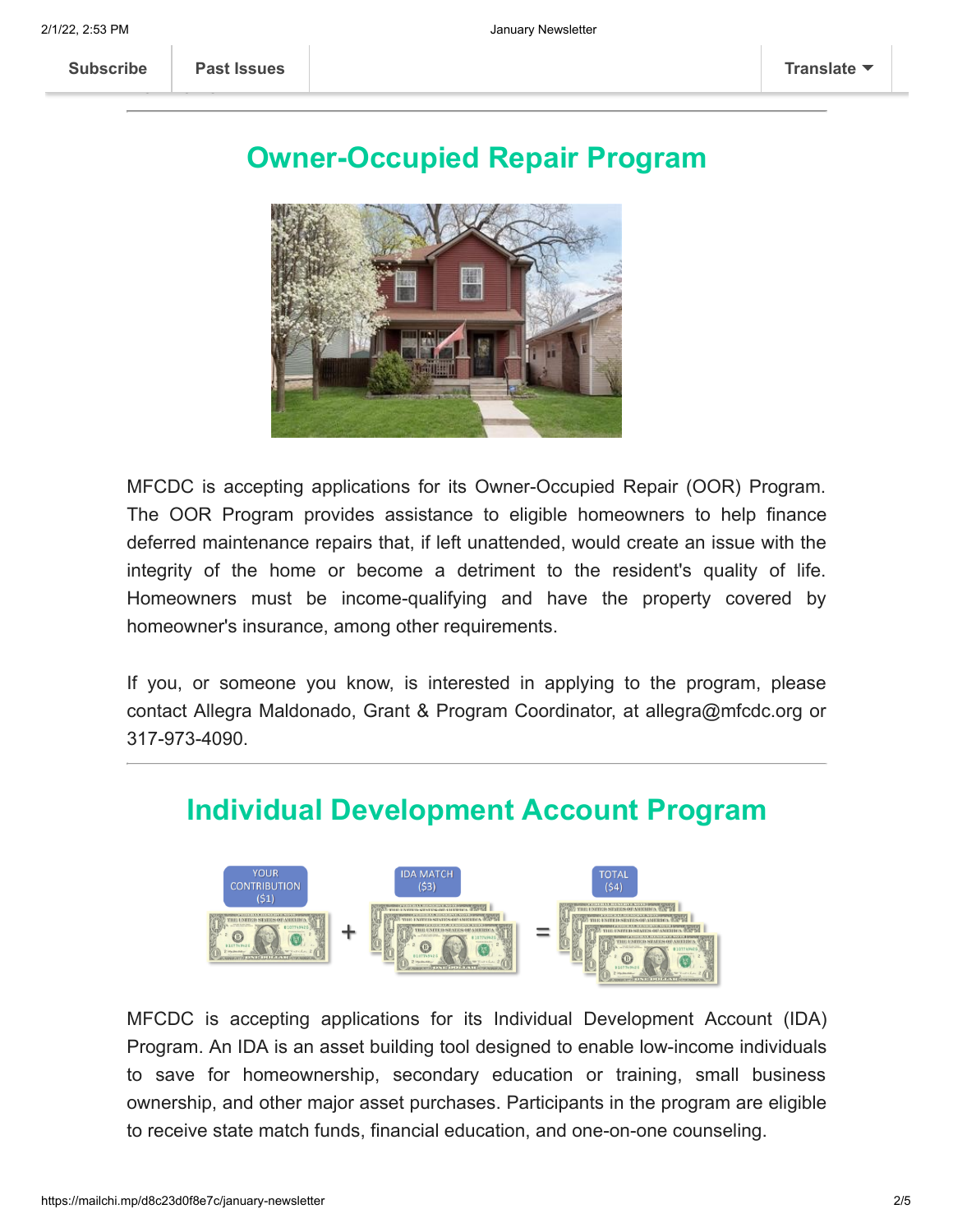317-973-4090.

## **Community Resources**



The [Utility Moratorium](https://www.in.gov/oucc/about-your-rates/winter-disconnection-moratorium-frequently-asked-questions/) went into effect on December 1, 2021 and will remain in place through March 15, 2022. The moratorium means that utility companies cannot disconnect low-income households based on lack of payment during the winter months. To receive full protection under the moratorium, households should apply for [the Low-Income Household Energy Assistance and Water Assistance Programs.](https://www.in.gov/ihcda/homeowners-and-renters/low-income-home-energy-assistance-program-liheap/) You can access the online application for utility assistance [here.](https://ihcda.rhsconnect.com/portal/) For assistance and/or questions about LIHEAP/LIHWAP, please contact your local service provider, or call 2-1-1.

Other resources available to low-income households include:

• [The Indianapolis Rental Assistance Program](http://indyrent.org%20/)

Households at or below 80% of the Area Median Income (AMI) that have experienced a reduction in earned income and are at risk of housing instability are eligible to apply. Priority will be given to households below 50% AMI or who have been unemployed for 90 days or longer at the time of application. Households are eligible to receive up to 12 months of assistance; assistance received in 2020 does not count towards the 12 month maximum.

• [Marion County Energy Assistance Program](http://indyeap.org/)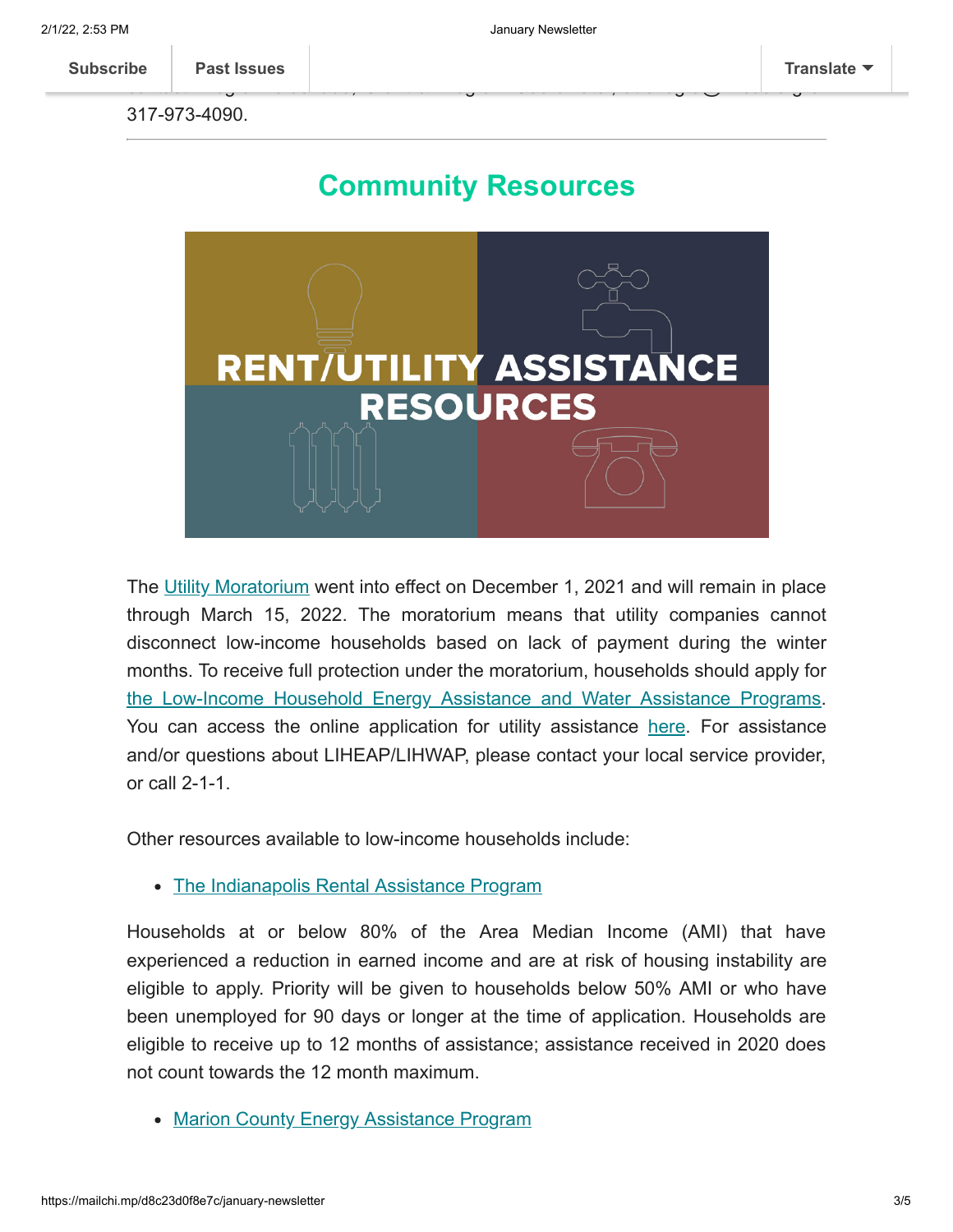**[Subscribe](http://eepurl.com/dg7ppH) Past Issues Translate**

during the winter heating season. This 2021-2022 program will include assistance with electric, heating, and water.

#### [Winter Assistance Fund](https://uwci.givecorps.com/projects/2628-income-winter-assistance-fund%C2%A0)

Administered by the United Way, the Winter Assistance Fund (WAF), is a heating and electric bills assistance program for households who fall just above the qualifications for the federal Energy Assistance Program (EAP). For information, or assistance applying, you may dial Connect2Help's 2-1-1 referral line.

#### Warm Heart [Warm Home](https://www.citizensenergygroup.com/My-Home/Utility-Services/Warm-Heart-Warm-Home)

Warm Heart Warm Home Foundation™ is a local nonprofit that has provided financial assistance to thousands of Hoosiers and their families since its inception in 1994. When combined with other forms of assistance, Warm Heart Warm Home grants can help customers maintain their utility service. To learn more, please contact 317-924-3311.



Because we believe we are stronger together, we partner with local, statewide, and national organizations to serve our community. Our partners share resources, donate time and money, and support our neighborhoods. We thank these organizations and many others.